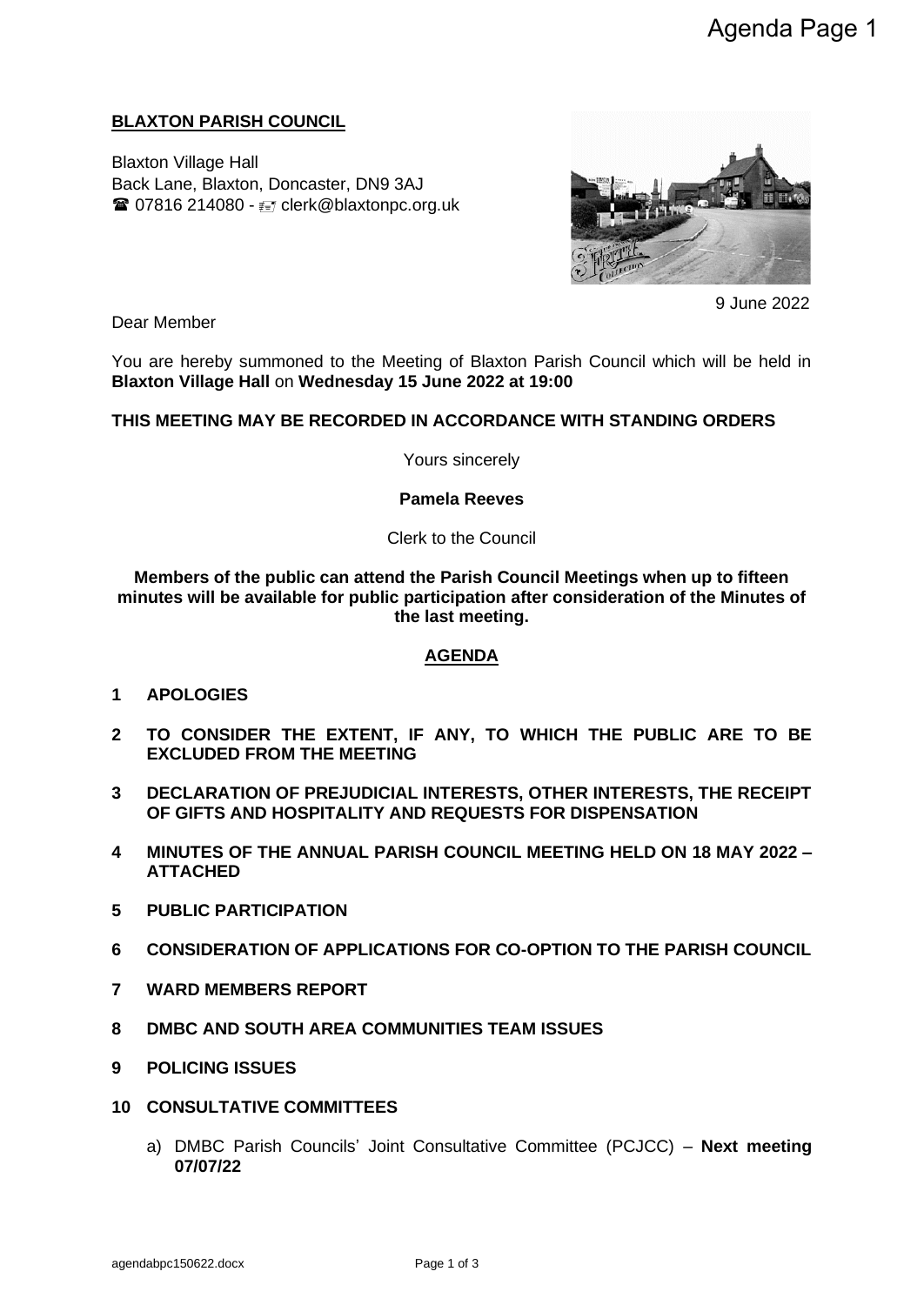- b) Doncaster Sheffield Airport Consultative Committee (ACC) **Next meeting 14/07/22**
- c) Doncaster Sheffield Airport Noise Monitoring and Environment Sub-Committee (NMESC) – **Next meeting 23/06/22**
- d) South Yorkshire Branch of the YLCA **Next Meeting 22/06/22**

## **11 FINANCIAL AND ADMINISTRATIVE MATTERS**

- a) Payments for approval on 15 June 2022 **– to follow**
- b) Completion of Move to Unity Trust Bank on 21 April 2022 **to follow**
- c) Bank Reconciliation at 31 May 2022 **to follow**
- d) Balances against Budgets to 31 May 2022 **to follow**
- e) Annual Governance and Accountability Return (AGAR) 2021/22 **emailed 09/06/22**
	- i) Consider and approve Annual Governance Statement 2021/22 Section 1
	- ii) Consider and approve Accounting Statements 2021/22 Section 2
	- iii) Receive and consider report from the Internal Auditor for 2021/22
	- iv) Receive and consider supporting documents to the accounts for 2021/22:-
		- Bank Reconciliation 01/04/20 31/03/21
		- Explanation of Variances on AGAR Section 2 and List of Fixed Assets
		- Appendix 1 Further analysis of some variances
	- v) Notice of the Period for the exercise of Public Rights 20 June to 29 July 2022
- f) YLCA Training Programme **emailed 24/05/22**
- g) Chairman's Allowance Budget Council is requested to consider establishing a Chairman's Allowance Budget to be used at the Chairman's discretion for items related to the office of Chairman – **emailed 09/06/22**
- h) Website Accessibility **no update**
- i) Locality Plans Meeting **emailed 31/5/22 & 06/06/22**
- j) Platinum Jubilee 2022 **update**
- k) Annual maintenance of roadside seats **update**
- l) Plant/Floral displays around the Village **meeting to be arranged**

#### **12 PLANNING APPLICATIONS**

Consideration of any Planning Applications received between the issue of the Agenda and the Meeting.

#### **13 BLAXTON PLAYING FIELD**

Improvements to Blaxton Playing Field – Section 106 Funding (18/02593/FULM) – **visit to be arranged**

#### **14 JOINT PLAYING FIELD**

- a) Playing Field Association **Meeting 08/06/22 – Update**
- b) Blaxton and Finningley Joint Playing Field Improvement Projects Funded by Section 106 Grant (12/01327/EXTM) – **Update**

Four of the eight projects have been completed. Work on the field improvement work by the grounds maintenance Contractor is continuing, one further tennis court maintenance visit is due in 2023 and the CCTV has not yet started.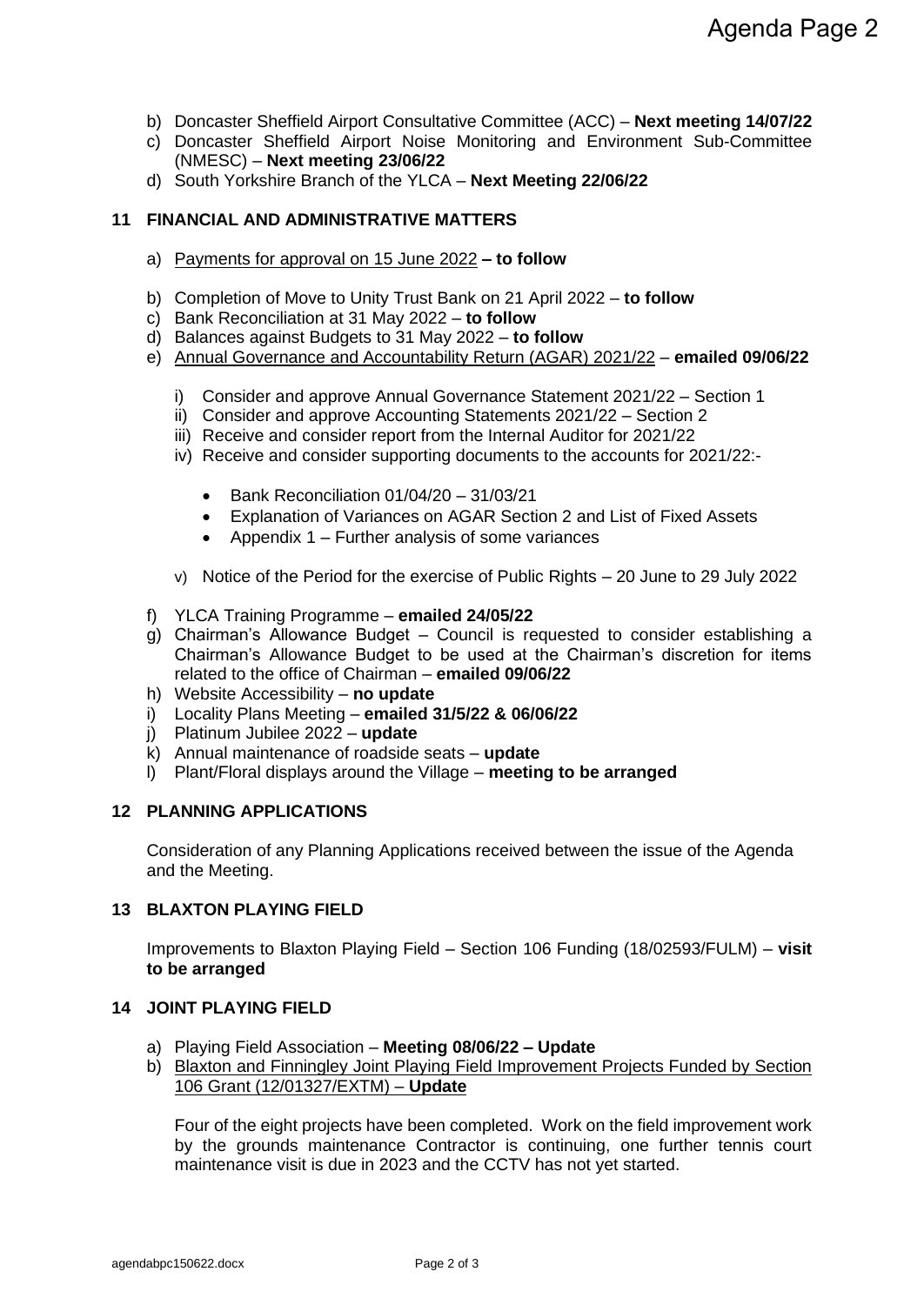The Field Enlargement Project is on hold following a request to DMBC on 29 March 2022 for agreement to a minor change which would increase the usable area of the field. It was approved on 20 April 2022 subject to conditions – that "*there are guarantees that the pitch will be available for all children to access without challenge and the pavilion access will be changed so it's easier to book and be used by the public and not for the near exclusive use for 2 clubs"*. The operation of the Playing Field is a matter for the Joint Playing Field Association and not the Parish Councils.

When this Agenda was issued it was not known if any progress had been made towards meeting the conditions.

### **15 BLAXTON VILLAGE HALL**

Village Hall Committee **– Meeting 11/05/22 Minutes received 29/05/22 – Next Meeting 06/07/22**

#### **16 DATE OF NEXT MEETING**

To be confirmed

### **DISTRIBUTION**

**Parish Councillors:- R Johnson, J Scutt, R Cross and P Raybould DMBC Ward Members:-** Councillors J Cox, S Cox and A Jones **DMBC Stronger Communities:-** D Flicker, S Racjan and S Thomas, **Police Safer Neighbourhood Team:-** Inspector Mark Payling, PCSO Kathryn Martin and NPT Sergeant Lisa Bird **Internal Auditor:-** A Stanley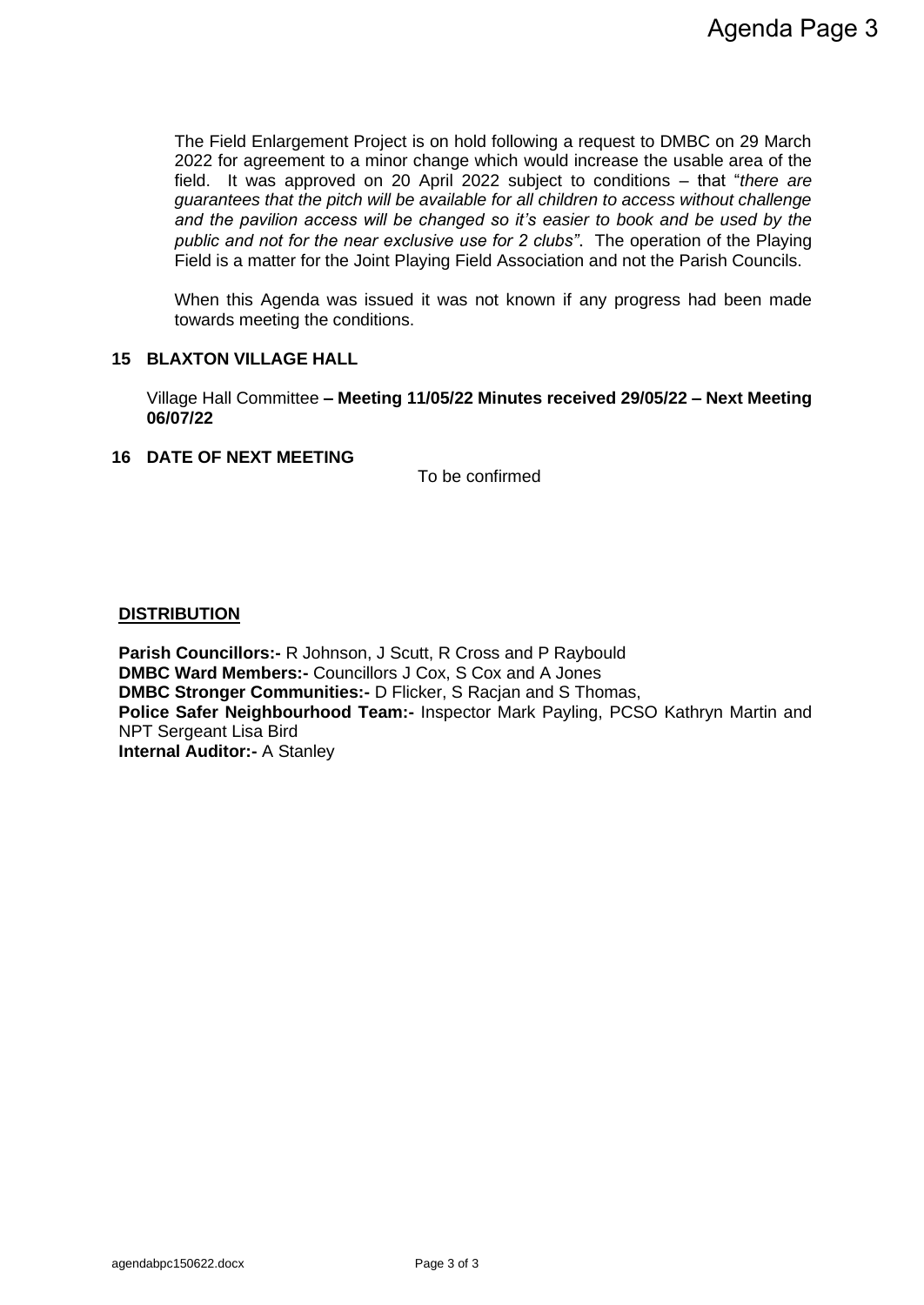### **BLAXTON PARISH COUNCIL**

### **MINUTES OF THE ANNUAL PARISH COUNCIL MEETING HELD ON WEDNESDAY 18 MAY 2022 AT 19:00 IN BLAXTON VILLAGE HALL**

**PRESENT:** Councillors R Johnson, J Scutt, R Cross, P Raybould

**IN ATTENDANCE:** P Reeves (Clerk)

#### **APOLOGIES – None**

#### **MEMBERS OF THE PUBLIC – None**

### **1) APPOINTMENT OF CHAIR AND SIGNATURE OF DECLARATION OF ACCEPTANCE OF OFFICE FOR 2022/23**

RESOLVED (1)

That Councillor R Johnson be appointed Chair for the 2022/23 Municipal Year.

*Councillor Johnson signed the Declaration of Acceptance of Office and took the Chair.*

- **2) APOLOGIES – None**
- **3) TO CONSIDER THE EXTENT, IF ANY, TO WHICH THE PUBLIC WERE TO BE EXCLUDED FROM THE MEETING – None**
- **4) DECLARATION OF PREJUDICIAL INTERESTS, OTHER INTERESTS, THE RECEIPT OF GIFTS AND HOSPITALITY AND REQUESTS FOR DISPENSATION – None**

### **5) MINUTES OF THE ANNUAL PARISH MEETING AND MINUTES OF THE ORDINARY PARISH COUNCIL MEETING HELD ON 20 APRIL 2022**

RESOLVED (2)

That the Minutes of the Annual Parish Meeting and the Ordinary Parish Council Meeting held on 20 April 2022 be confirmed as a correct record and signed by the Chair.

#### **6) PUBLIC PARTICIPATION – None**

#### **7) CONSIDERATION OF APPLICATIONS FOR CO-OPTION TO THE PARISH COUNCIL**

The Clerk reported that no applications had been received.

RESOLVED (3)

That Members continue to engage with residents to encourage applications for Co-option to the Parish Council.

#### **8) APPOINTMENT OF VICE-CHAIR FOR 2022/23**

RESOLVED (4)

That Councillor R Cross be appointed as Vice-Chair for the 2022/23 Municipal Year.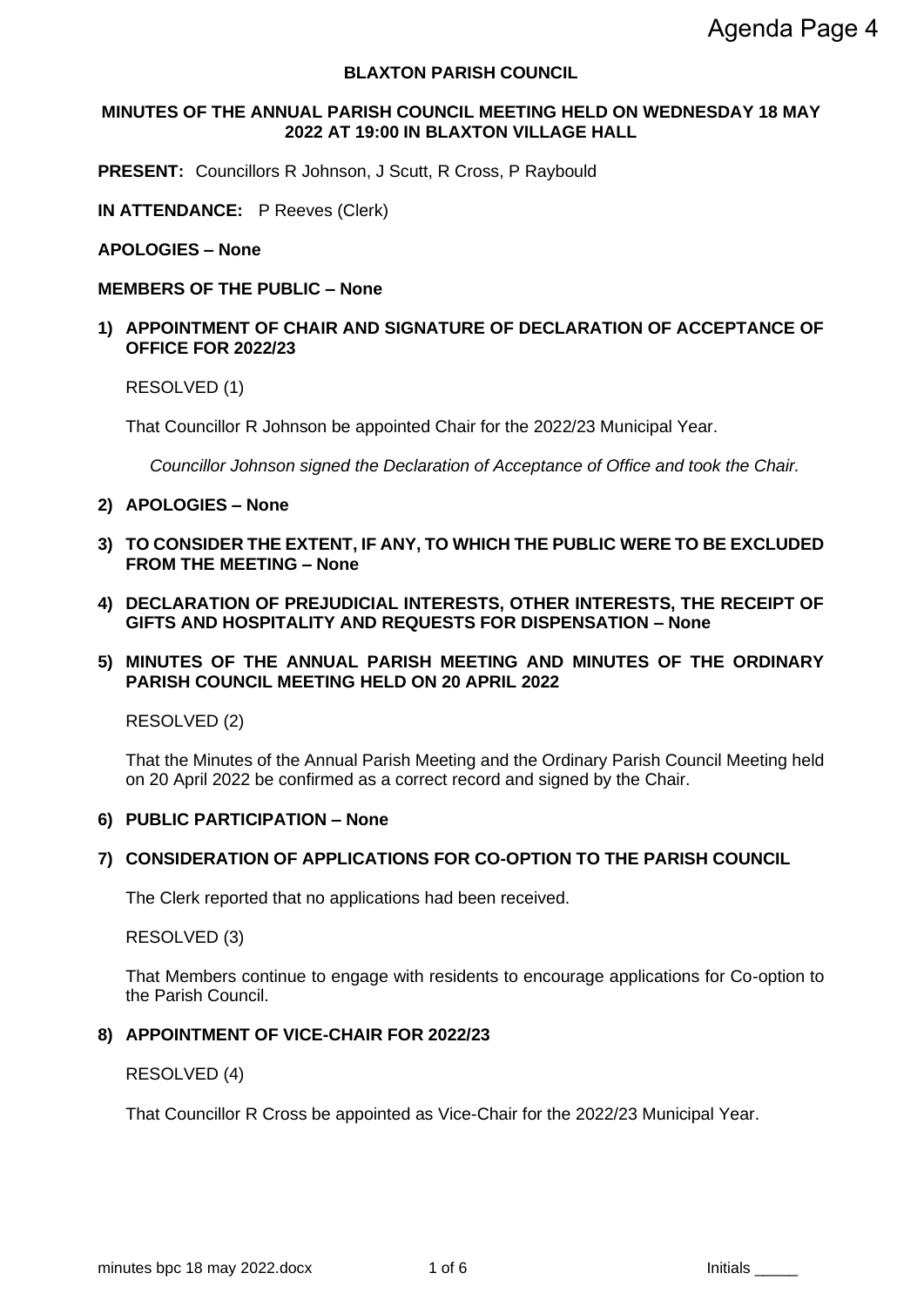## **9) APPOINTMENT OF PARISH COUNCILLORS TO UNDERTAKE THE HALF YEARLY INTERNAL AUDIT OF THE ACCOUNTS FOR 2022/23**

RESOLVED (5)

That Councillors P Raybould and R Johnson be appointed to undertake the half-yearly Audit of the accounts for 2022/23.

#### **10) APPOINTMENT OF REPRESENTATIVE AND DEPUTY REPRESENTATIVE TO DMBC PARISH COUNCILS' JOINT CONSULTATIVE COMMITTEE FOR 2022/23**

RESOLVED (6)

That Councillor Johnson be appointed representative and Councillor Scutt be appointed deputy representative on the DMBC Parish Councils' Joint Consultative Committee for 2022/23.

#### **11) APPOINTMENT OF REPRESENTATIVES (2) TO THE BLAXTON VILLAGE HALL COMMITTEE FOR 2022/23**

RESOLVED (7)

That Councillor Scutt and Councillor Raybould be appointed as representatives on the Blaxton Village Hall Committee for 2022/23.

## **12) APPOINTMENT OF REPRESENTATIVES (2) TO THE BLAXTON AND FINNINGLEY PLAYING FIELD ASSOCIATION FOR 2022/23**

RESOLVED (8)

That Councillor Scutt and Councillor Cross be appointed as representatives on the Blaxton and Finningley Playing Field Association for 2022/23.

### **13) APPOINTMENT OF REPRESENTATIVE, AND DEPUTY, TO THE SOUTH YORKSHIRE BRANCH OF THE YORKSHIRE LOCAL COUNCIL ASSOCIATIONS FOR 2022/23**

RESOLVED (9)

That Councillor Johnson be appointed as representative for the South Yorkshire Branch of The Yorkshire Local Council Associations for 2022/23.

### **14) APPOINTMENT OF REPRESENTATIVE, AND DEPUTY, TO DONCASTER SHEFFIELD AIRPORT CONSULTATIVE AND NOISE MONITORING COMMITTEES FOR 2022/23**

RESOLVED (10)

That Councillor Raybould remain as representative on the Doncaster Sheffield Airport Consultative and Noise Monitoring Committees for 2022/23, as elected by the Committee.

### **15) APPOINTMENT OF REPRESENTATIVE TO THE YORKSHIRE WILDLIFE PARK (YWP) CONSULTATIVE COMMITTEE FOR 2022/23**

RESOLVED (11)

That Councillor Cross be appointed as representative for The Yorkshire Wildlife Park (YWP) Consultative Committee for 2022/23.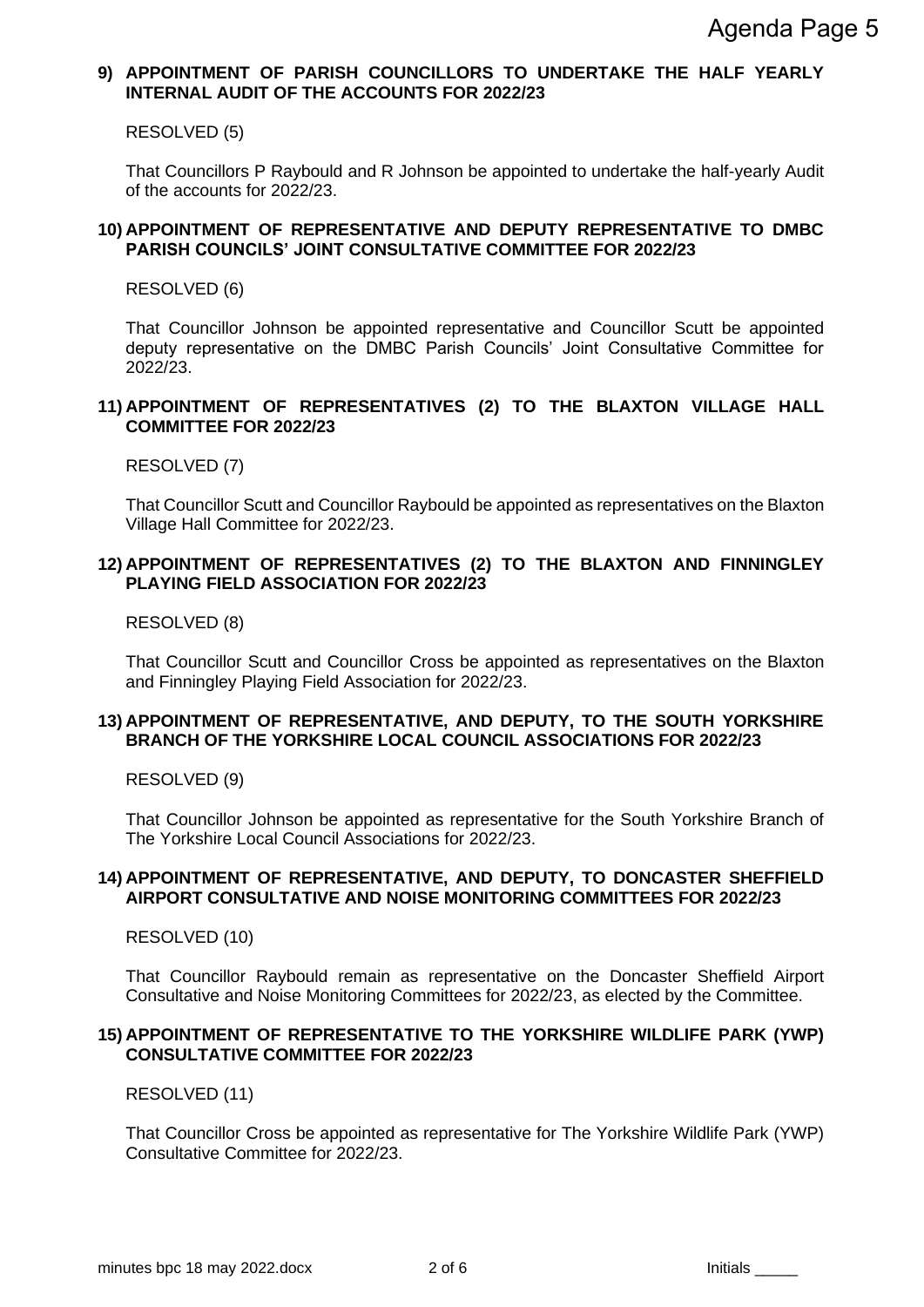## **16) APPOINTMENT OF REPRESENTATIVE TO THE DMBC QUARRY LIAISON COMMITTEE FOR 2022/23**

RESOLVED (12)

That Councillor Scutt be appointed as representative and Councillor Johnson be appointed as deputy representative for the DMBC Quarry Liaison Committee for 2022/23.

## **17) APPOINTMENT OF REPRESENTATIVE(S) TO DMBC PUBLIC RIGHTS OF WAY FORUM**

## RESOLVED (13)

That the representative would be decided upon and appointed before each meeting.

### **18) WARD MEMBERS REPORT – None Present**

### **19) DMBC AND SOUTH AREA COMMUNITIES TEAM ISSUES**

#### Blaxton Roundabout Signage/Maintenance

The Clerk reported that further enquiries had been made with DMBC regarding assessment of the roundabout due to the recent accidents at this location. DMBC reported that an accident search showed only one accident had been recorded on the South Yorkshire Police's database within the past three years and subsequently further improvements on a priority basis could not be justified. However, DMBC confirmed that new signs had been ordered to replace the damaged signs on the roundabout and once these arrived, installation works would be booked in.

It was also reported that speeding vehicles was still an ongoing issue through the Village, particularly on the approach to the roundabout.

#### RESOLVED (14)

That the Clerk forward the comments from DMBC to South Yorkshire Police to provide an update and to also request further community speed camera presence.

## **20) POLICING ISSUES**

a) Community Alcohol Partnership – Meeting 12 May 2022 – Councillor Johnson and Councillor Scutt were both unable to attend. Meeting Minutes circulated 12 May 2022. Next meeting in three months' time (date to be confirmed) – **Noted**

## **CONSULTATIVE COMMITTEES**

- a) DMBC Parish Councils Joint Consultative Committee (PCJCC) Meeting Minutes 24 March 2022 circulated 12 May 2022 – Next meeting 7 July 2022 – **Noted** LGA Corporate Peer Review Participation Group – Meeting 17 May 2022 – Councillor Johnson in attendance – Report awaited – **Noted**
- b) Doncaster Sheffield Airport Consultative Committee (ACC) Next meeting 14 July 2022 – **Noted**
- c) Doncaster Sheffield Airport Noise Monitoring and Environment Sub-Committee (NMESC) – Next meeting 23 June 2022 – **Noted**
- d) South Yorkshire Branch of the YLCA Next Meeting 22/06/22 **Noted**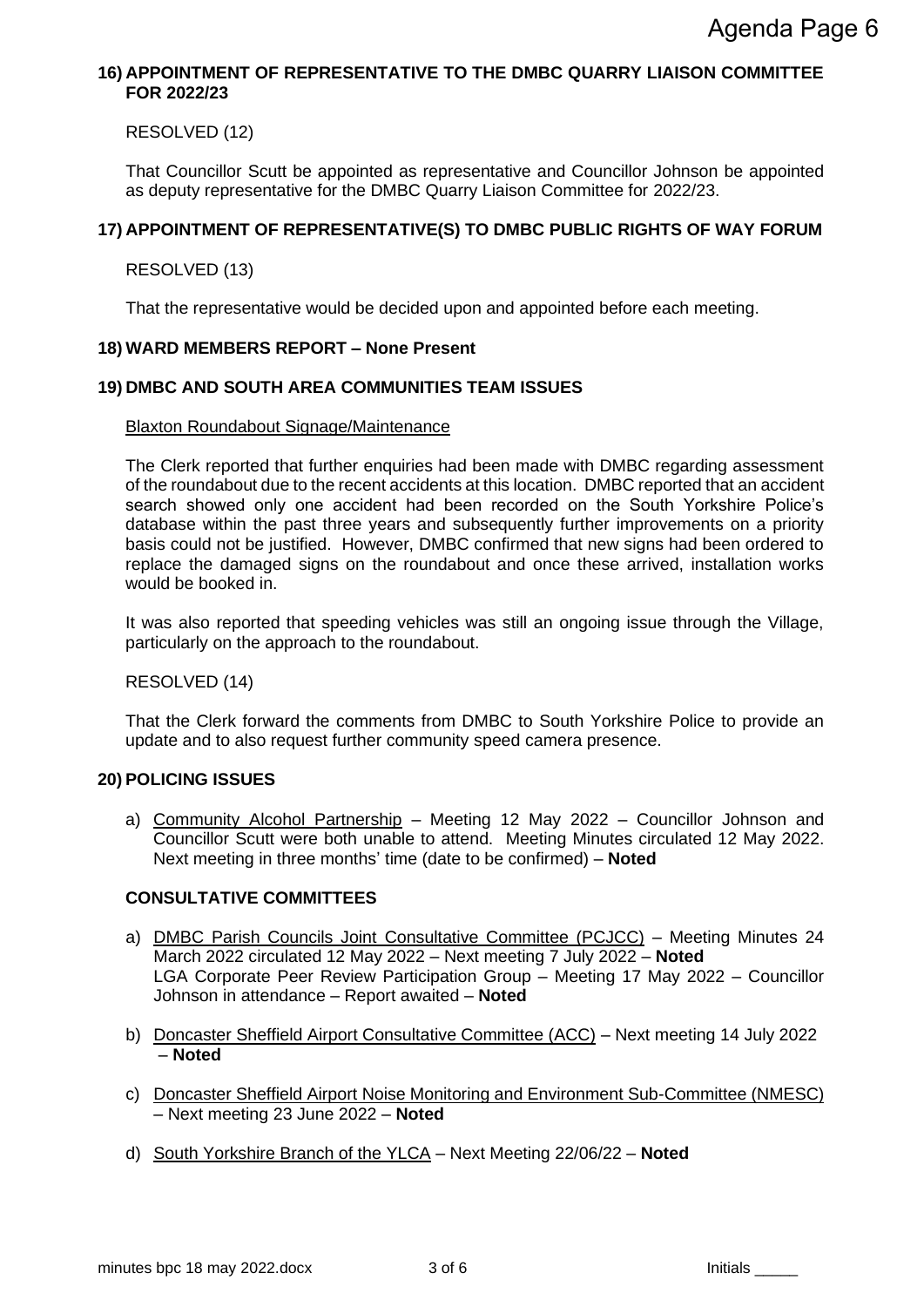### **21) FINANCIAL AND ADMINISTRATIVE MATTERS**

#### a) War Memorial Cleaning

It was reported that a quotation had been requested from the Victoria Cross Trust for cleaning the War Memorial using the DOFF system but, that the work had been completed on 20 April 2022 prior to the Council being notified of the cost. An invoice for £500 (the same amount charged for cleaning on two previous occasions) had been received.

## RESOLVED (15)

That, since the cost this work by a commercial contractor would have been a number of times greater, the work be authorised retrospectively.

### b) Payments considered for approval on 18 May 2022

### RESOLVED (16)

That the following payments be approved:-

| <b>Voucher</b><br>$\underline{\mathsf{No}}$ | Payee/Invoice                                | <b>Description</b>                                                 | <b>Net</b> | <b>VAT</b> | <b>Total</b> |
|---------------------------------------------|----------------------------------------------|--------------------------------------------------------------------|------------|------------|--------------|
| 10                                          | Glendale Countryside<br>GC446-PC-03428       | BPF Grass Cutting 15/04/22                                         | 42.16      | 8.43       | 50.59        |
| 11                                          | <b>The Victoria Cross</b><br>$Trust - 01/04$ | War Memorial Clean using DOFF<br>20/04/22                          | 500.00     | 0.00       | 500.00       |
| 12                                          | P Reeves                                     | Salary May 2022                                                    | 476.03     | 0.00       | 476.03       |
| 12 <sub>2</sub>                             | P Reeves                                     | Office, Telephone, Broadband<br>Allowance May 2022                 | 25.00      | 0.00       | 25.00        |
| 13                                          | P A Dennis                                   | Salary May 2022                                                    | 89.85      | 0.00       | 89.85        |
| 14                                          | P A Dennis<br>203030955807                   | Reimbursement for 1&1 Website<br>Hosting costs 08/05/22 - 08/06/22 | 23.00      | 4.60       | 27.60        |
| 15                                          | <b>HMRC</b>                                  | <b>Month 2 Contributions</b>                                       | 22.40      | 0.00       | 22.40        |
| 16                                          | <b>BHIB Ltd</b><br>LCO02122-642919           | Insurance 01/06/22 - 31/05/23 -<br>$2nd$ of three year contract    | 676.66     | 0.00       | 676.66       |
| 17                                          | Viking<br>8912113                            | Ink 953XL Y, C, M A4 5 Reams,<br>Labels, Batteries, Pens           | 126.34     | 25.27      | 151.61       |
|                                             |                                              |                                                                    |            |            | 2,019.74     |

- Note: **JPF S106** above indicates 'expenditure on Projects on the Joint Playing Field met from the DMBC Section 106 Grant'
	- c) Completion of Move to Unity Trust Bank on 21 April 2022 report to be prepared for next meeting – **Noted**
	- d) Bank Reconciliation to 30 April 2022 **Noted**
	- e) Balances against Budgets to 31 March 2021 **Not presented at May meeting**
	- f) YLCA Training programme Circulated 21/04/22 **– Noted**
	- g) Chairman's Allowance Budget Deferred until June meeting
	- h) Website Accessibility and MS Office 365 no significant progress due to other tasks **Noted**
	- i) Platinum Jubilee 2022 Newsletters distributed to residents outlining the details of the events on Thursday 2<sup>nd</sup> June and Friday 3<sup>rd</sup> June 2022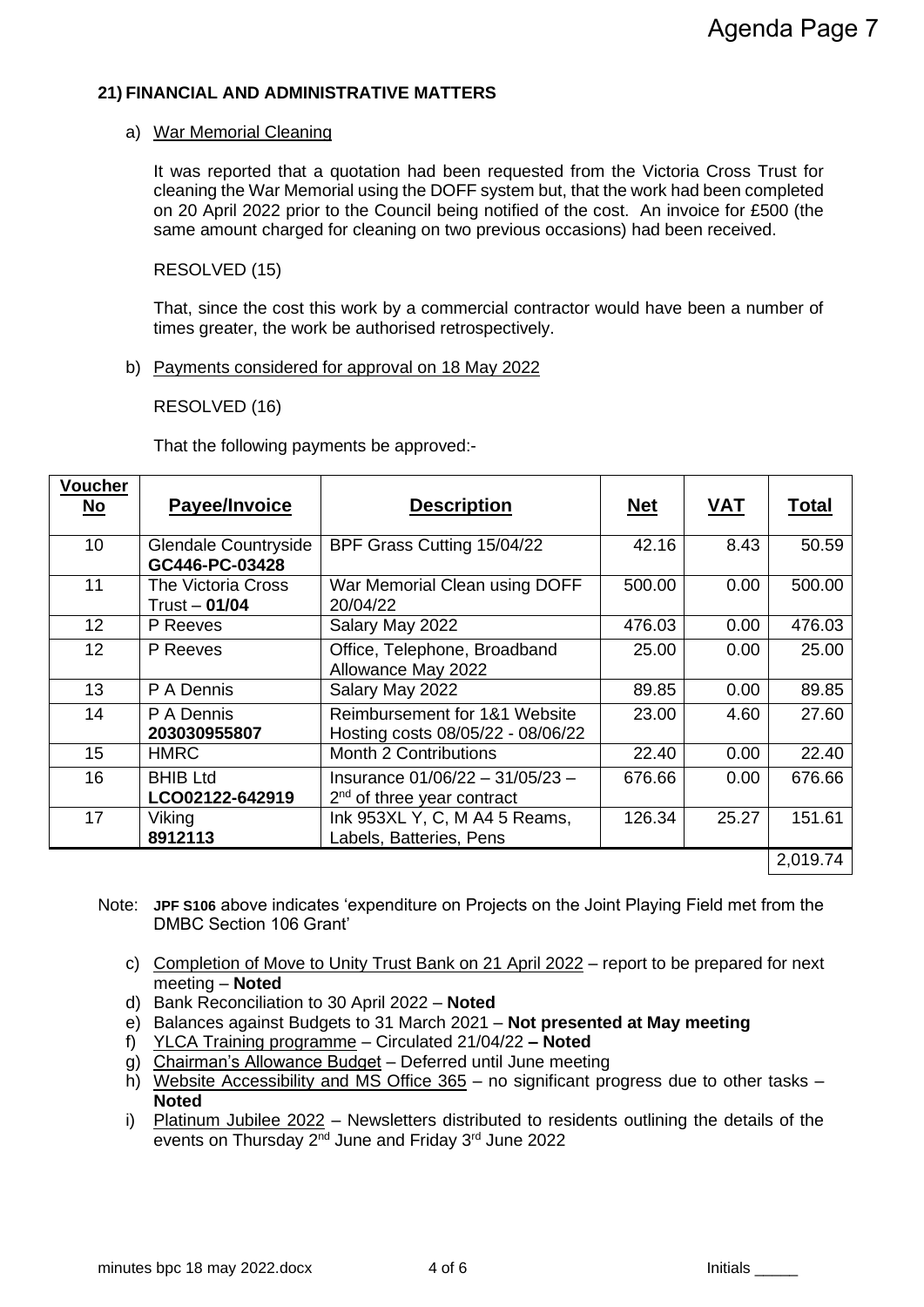j) Plant/Floral displays around the Village - the Clerk reported that no response had yet been received from the local Landscape Garden Designer following the request for a meeting.

RESOLVED (17)

That the Clerk follow up the request for a meeting with the local Landscape Garden Designer.

## **22) PLANNING APPLICATIONS – None**

## **23) BLAXTON PLAYING FIELD**

Improvements to Blaxton Playing Field – Section 106 Funding (18/02593/FULM)

The Clerk reported that DMBC had recently enquired if any progress had been made with the allocation of the Section 106 Funding (18/02593/FULM). It was reported that Blaxton Parish Council is still waiting for its interest to be acknowledged by St Leger Homes for the green space on New Street to consider using the funding in this area. It was suggested that a visit to Blaxton Playing Field by Members would be useful to review the possibilities/difficulties of using the funding on Blaxton Playing Field.

RESOLVED (18)

That a visit to Blaxton Playing Field be arranged between Members and the Clerk before the next meeting if possible.

## **24) JOINT PLAYING FIELD**

- a) Playing Field Association Meeting 27 April 2022 Minutes circulated 27/04/22 Matters arising from the Minutes including:
	- i) Minute (3) (c) Email address for bookings

RESOLVED (19)

That the Clerk be requested to contact the Secretary to the Blaxton and Finningley Joint Playing Field Association to ask for the word 'Blaxton' to be included in the bookings email address.

- ii) Minute (10) Section 106 Field Enlargement Project delay pending provision of guarantees about availability to DMBC Ward Members – Noted
- b) Finningley and Blaxton Joint Playing Field Improvement Projects Funded by Section 106 Grant of £121,323 (12/01327/EXTM)

RESOLVED (20)

That it be noted that progress on the Field Enlargement Project had stalled pending reassurances requested by Ward Members which had been referred to the Blaxton and Finningley Joint Playing Field Association to provide (Minute 24(a)(ii) above).

#### **25) BLAXTON VILLAGE HALL**

Village Hall Committee – AGM 11 May 2022 Minutes awaited – **Noted**